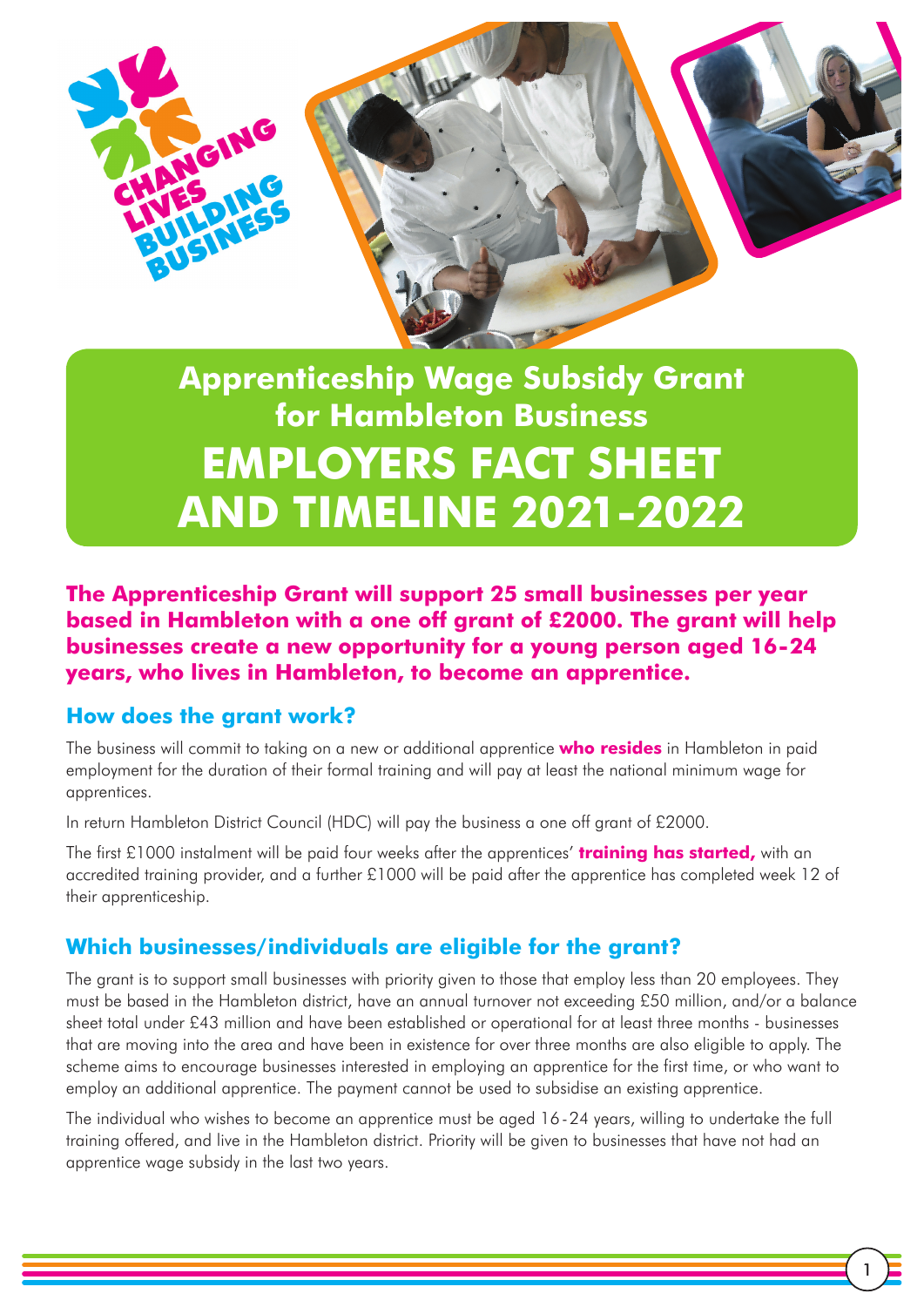### **How much will the apprentice be paid?**

A minimum wage of £4.30 per hour (including off the job training time) must be paid to all apprentices who are under 19 or in the first year of their apprenticeship. Individuals not falling into these categories should be paid the National Minimum Wage rate for their age band. The latest [National Minimum Wage rate](http://www.direct.gov.uk/en/Employment/Employees/TheNationalMinimumWage/DG_10027201)s can be found at [gov.uk/national-minimum-wage-rates.](http://gov.uk/national-minimum-wage-rates)

Employment must be for at least 30 hours per week, except in the minority of circumstances where the learner cannot complete the full 30 hours.

All apprentices **must have a contract of employment** just like other employees. Ideally, a salary should be offered which reflects the job description and job role and the skills and experience of the candidate, whilst recognising the training opportunity being offered. It can also be helpful to consider how the apprentice's pay will increase over time.

#### **How long will the Apprenticeship last?**

Apprenticeships last for a minimum of 12 months. The duration of an apprenticeship depends on the framework being followed and the ability of the individual apprentice. An apprenticeship can take between one and four years depending on the level and type. As a guide an intermediate apprenticeship usually takes around 12 months and an advanced apprenticeship around 24 months.

#### **What happens if the Apprentice leaves?**

If the apprentice leaves, or is dismissed between weeks four and 12 HDC will recover £500 of the grant and no second instalment will be paid.

If the business employer terminates the apprentice's contract or if the apprentice resigns between weeks 13 and 22, the employer will refund HDC all of the second payment of £1,000.

### **What support is available?**

The National Apprenticeship Service (NAS) can provide information and advice on a suitable accredited training organisation to provide training for the apprentice. The training provider will advertise the vacancy on the NAS online vacancies system, the vacancy will be promoted in the local area.

#### **What other financial support is available?**

The NAS currently has a grant available for businesses. It is paid and administered by the training providers who are contracted to deliver apprenticeship training. Contact your training provider or the NAS about your eligibility for the grant at

[gov.uk/government/publications/apprenticeship-funding-from-may-2017](http://gov.uk/government/publications/apprenticeship-funding-from-may-2017)

#### **Further Information**

#### Hambleton District Council

apprenticeships@hambleton.gov.uk 01609 767058 [hambleton.gov.uk](http://hambleton.gov.uk)

#### National Apprenticeship Service

Helpline No: 0800 0150 600 Website: [gov.uk/take-on-an-apprentice/overview](http://gov.uk/take-on-an-apprentice/overview )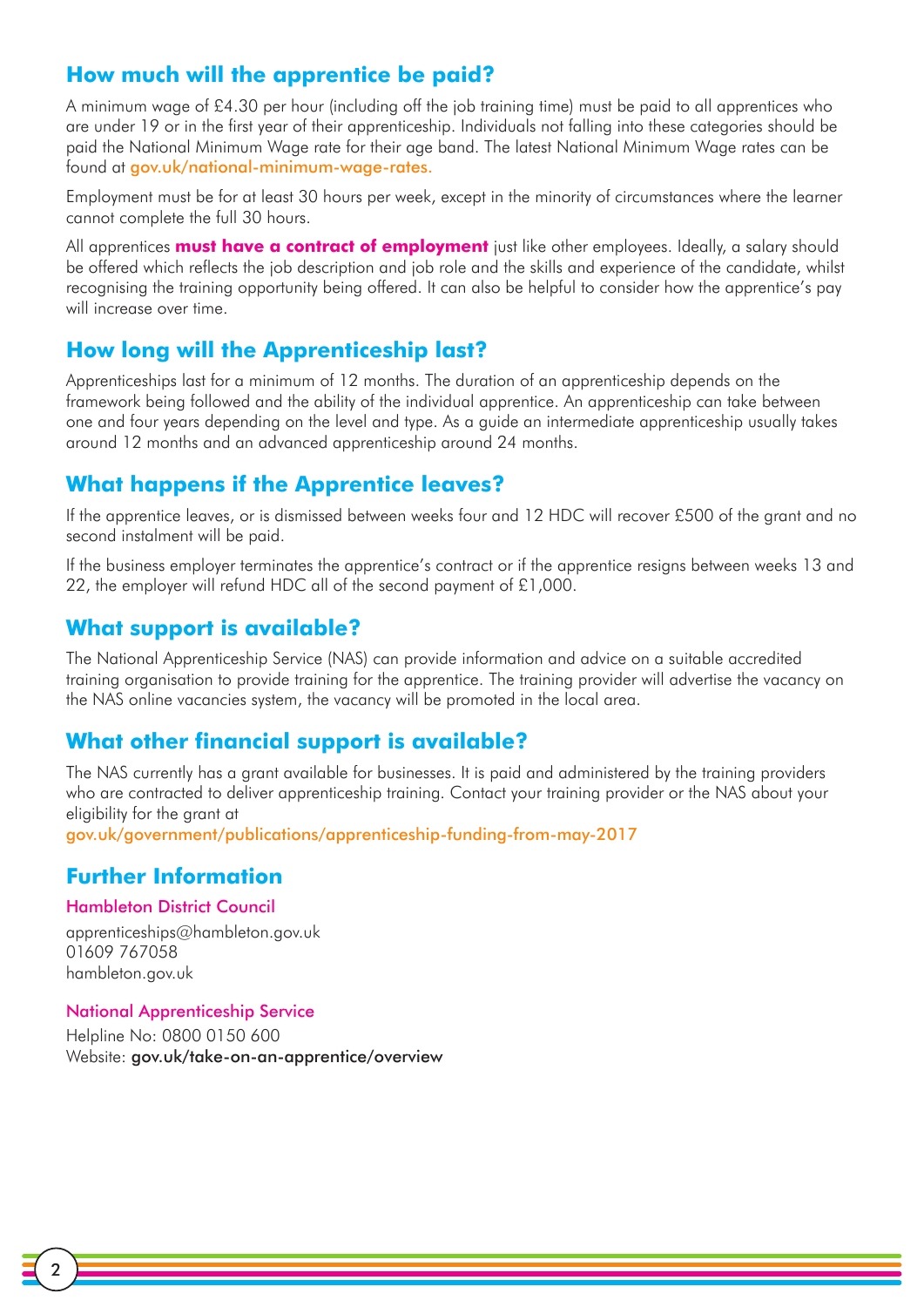# STAGES AND DEADLINE

**The Contract of the Contract of the Contract of the Contract of the Contract of the Contract of the Contract of the Contract of the Contract of the Contract of the Contract of the Contract of the Contract of the Contract** 

 $\equiv$ 

| <b>Stage</b>                                                                                                                                                                                                                            | <b>Details</b>                                                                                                                                                                                                                                                                                                                                             | <b>Time</b>     |
|-----------------------------------------------------------------------------------------------------------------------------------------------------------------------------------------------------------------------------------------|------------------------------------------------------------------------------------------------------------------------------------------------------------------------------------------------------------------------------------------------------------------------------------------------------------------------------------------------------------|-----------------|
| 1                                                                                                                                                                                                                                       | Application and <b>job description</b> received - acknowledgement of application sent                                                                                                                                                                                                                                                                      | 5 working days  |
| $\overline{2}$                                                                                                                                                                                                                          | Application submitted to Apprenticeship Grant Panel                                                                                                                                                                                                                                                                                                        | 10 working days |
| 3                                                                                                                                                                                                                                       | The business will be informed by email/letter of the panel's outcome.<br>If successful the next step is for the business to contact the NAS through the<br>helpline on 08000 150 600 or through the website enquiry form at:<br>gov.uk/take-on-an-apprentice                                                                                               | 5 working days  |
| 4                                                                                                                                                                                                                                       | The business should then find a suitable apprentice, with the NAS and<br>learning provider support<br>As the grant is only ring fenced for three months an apprentice must be<br>recruited within that time to avoid losing the grant.                                                                                                                     | Within 3 months |
| Appoint an apprentice within three months of the date of the panel outcome letter                                                                                                                                                       |                                                                                                                                                                                                                                                                                                                                                            |                 |
| 5                                                                                                                                                                                                                                       | Once a candidate has been appointed the business should then inform HDC<br>by completing and returning the Business Contract to HDC                                                                                                                                                                                                                        | Within 3 months |
| 6                                                                                                                                                                                                                                       | HDC will request from the Training Provider an official start date of when<br>they commenced training the apprentice. HDC will then contact the Training<br>Provider four and 12 weeks from the start date asking for confirmation that the<br>apprentice is still receiving training. If so HDC will contact the Business asking<br>them to make a claim. | Within 3 months |
| 7                                                                                                                                                                                                                                       | After 12 weeks, providing the apprentice is still in place, then the second<br>payment for £1,000 grant can be claimed from HDC                                                                                                                                                                                                                            | Within 6 months |
| If the apprentice is not in place after 12 weeks, £500 is paid back to HDC by the employer -<br>and the second instalment will not be paid.<br>If the apprentice is not in place at week 22, £1000 is paid back to HDC by the employer. |                                                                                                                                                                                                                                                                                                                                                            |                 |

a sa mga bagayan ng pagkalang ng pagkalang ng pagkalang ng pagkalang ng pagkalang ng pagkalang ng pagkalang ng<br>Mga pagkalang ng pagkalang ng pagkalang ng pagkalang ng pagkalang ng pagkalang ng pagkalang ng pagkalang ng pa